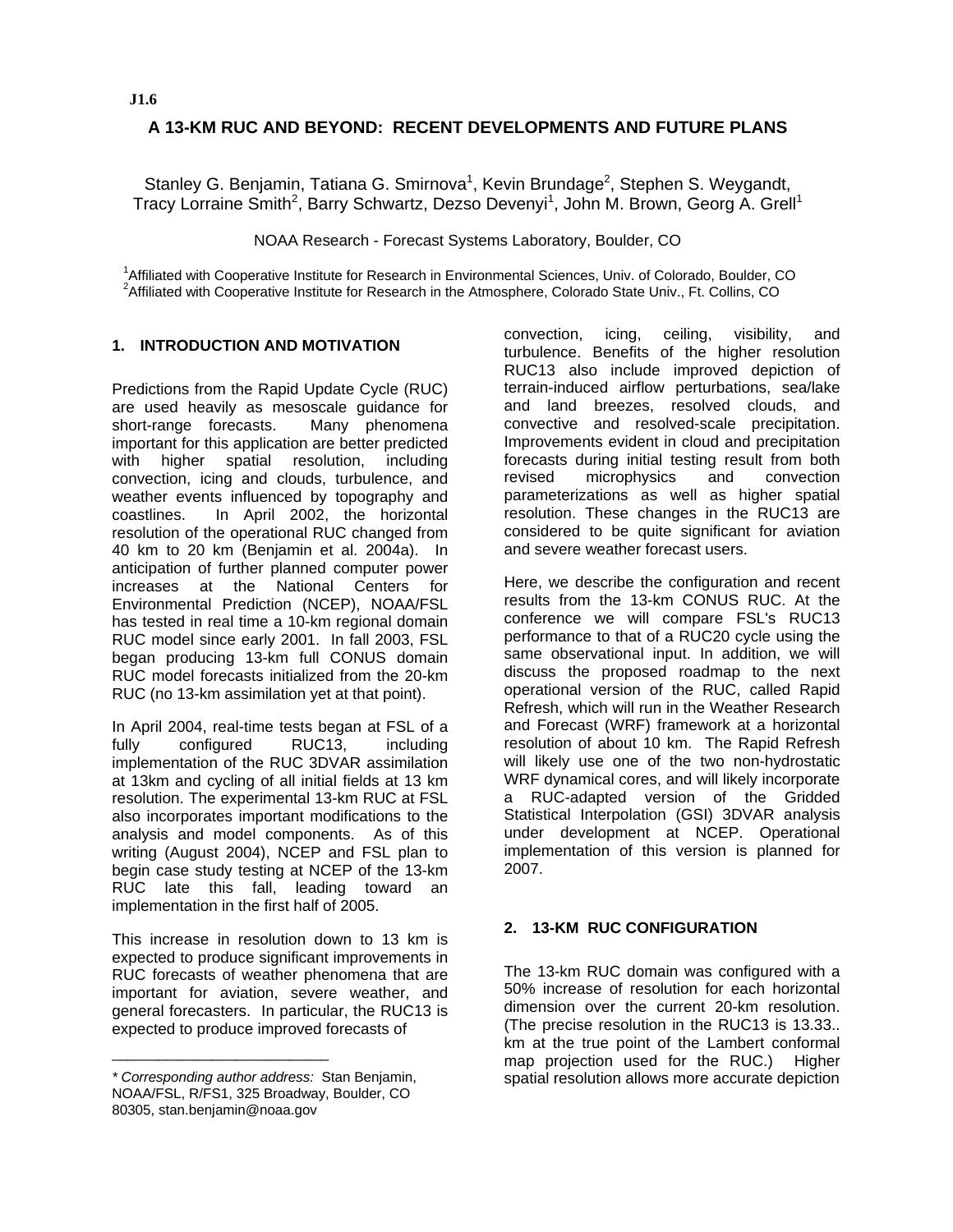

*Figure 1. Terrain elevation from 13-km (top) and 20-km (bottom) RUC, extracted for northwest U.S. Contour interval – 100 m.*

of the actual terrain. Figure 1 depicts the terrain over the northwestern U.S. from the 13-km and 20-km versions of the RUC. Higher elevation is evident in many of the mountainous areas, and the representation of the valleys of the Columbia River (Washington and Oregon) and Snake River (Idaho) is also improved with the 13-km RUC.

The 13-km configuration more faithfully represents coastlines and lake boundaries, and smaller bodies of water can now be resolved. Figure 2 shows that the 13-km RUC reflects the coastline around the Great Lakes and eastern US coastline more accurately than the 20-km RUC and also is able to capture lakes (e.g., Lake St. Clair near Detroit, MI; Lake Champlain near Burlington, VT) and islands not shown in the 20-km RUC.

The RUC13 continues to use 50 vertical levels and retains the same isentropic-sigma hybrid coordinate found advantageous in previous RUC versions (Benjamin et al. 2004a,b).





Analysis valid 28-Jul-04 12:00Z

*Figure 2. Soil moisture with water areas shown in blue from 13-km RUC (top) and 20-km RUC (bottom).*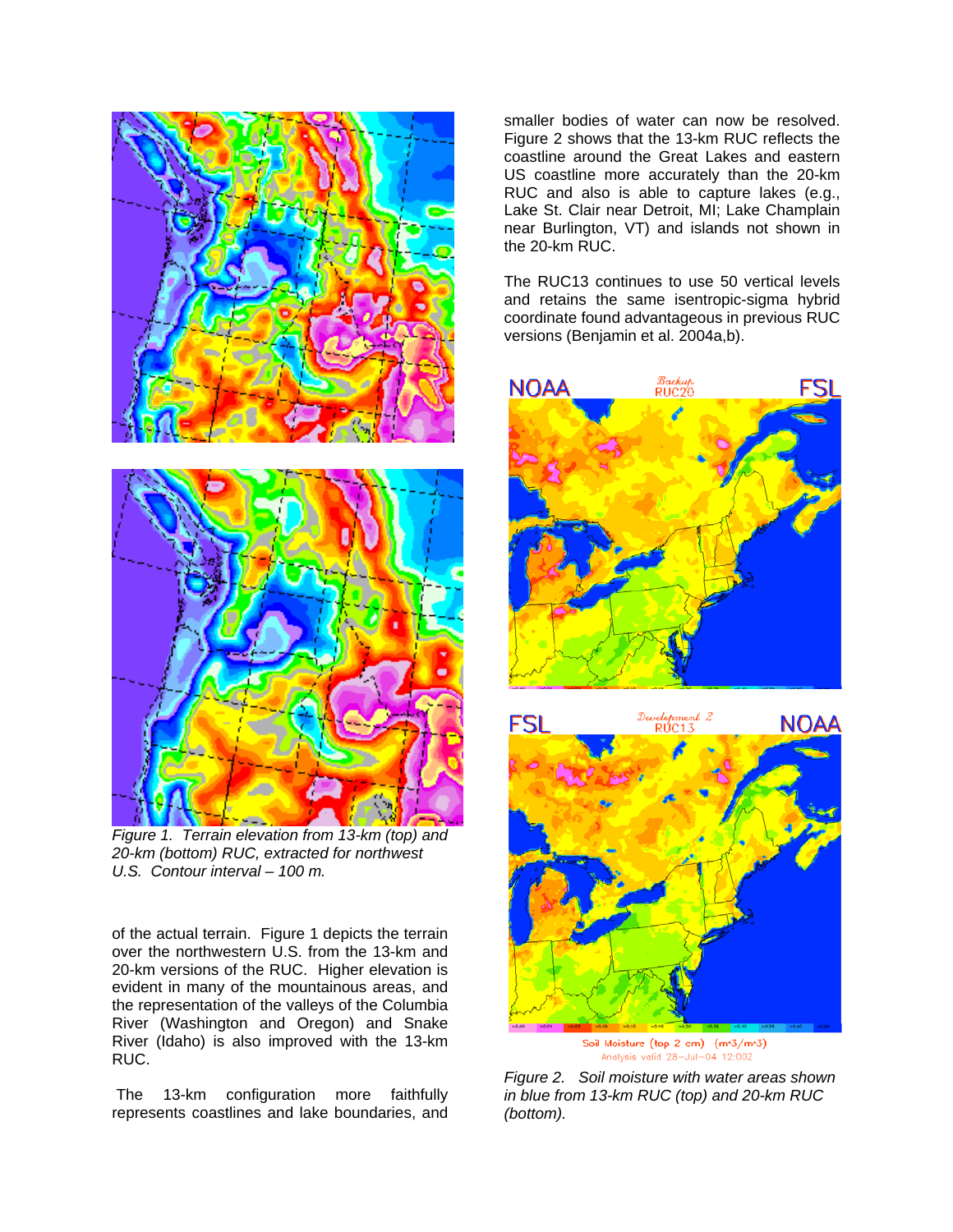# **3. ASSIMILATION CHANGES IN THE RUC13**

The RUC13 analysis implementation at NCEP is planned to include the following significant assimilation changes:

- Cycling of all fields at 13km resolution, including hydrometeor and land-surface variables. Higher horizontal resolution is thus represented in initial conditions for each RUC forecast.
- Assimilation of new observational types: GPS precipitable water (PW) retrievals, mesonet surface observations, and boundary-layer (915 MHz) wind profilers. GPS PW observations improve accuracy of short-range forecasts of lower-tropospheric moisture (Smith et al. 2004)
- Modification of moisture analysis variable from ln q (natural logarithm of water vapor mixing ratio) to pseudo relative humidity, defined as q / q-saturation-background. This change, now in development at FSL, reduces occasional noise in moisture fields sometimes evident in operational RUC20 analyses.
- Nudging of soil temperature and moisture values at upper soil levels. This modification, now in real-time testing at FSL, has been found to substantially improve 2-m temperature and dewpoint forecasts in the warm season.

# **4. MODEL CHANGES IN THE RUC13**

The RUC forecast model as of 2003 is described in Benjamin et al (2004). Some further major revisions to the physics schemes described in that paper and used in the current RUC have been in development and testing in the RUC model over the last two years.

#### *a. Mixed-phase bulk cloud and precipitation microphysics*

The RUC13 continues to use the NCAR scheme originally described by Reisner et al (1998). This scheme is under continual development, with the goal of improving prediction of aircraft icing potential. The major changes described in Thompson et al (2004) that are currently under test in the RUC13 at FSL include the following:

• Replacement of the mixing-ratio dependence of the zero-intercept parameter in the exponential size distribution of snow

particles by an empirical temperaturedependent distribution from Houze et al (1979). This has the effect of reducing vapor deposition on snow when snow mixing ratios are small.

• Introduction of a mixing-ratio dependence for the zero-intercept parameter in the exponential size distribution for raindrops (distinguished from cloud drops in that they have a non-zero terminal velocity). This dependence is intended to allow two different treatments of raindrops: 1) as drizzle-sized drops (zero intercept  $10^{10}$  m<sup>-4</sup>) at mixing ratios below  $10^{-4}$  g/g, and 2) as rain-sized drops (zero intercept 8 x  $10^6$  m<sup>-4</sup>) at mixing ratios above  $10^{-4}$  g/g. As discussed in Thompson et al (2004), this is a simple procedure to allow the model to predict drizzle (including freezing drizzle) rather than rain, under conditions of weak vertical motion.

• Replacement of Kessler formulation for autoconversion of cloud water to rain water with the formulation of Berry as modified and corrected by Walko and Thompson et al (2004). This allows for a crude accounting of the role of the dispersion of cloud drop sizes in initiating the collision-coalescence process. A number concentration for cloud drops of 100  $\text{cm}^{-3}$  is assumed, following the recommendation of Thompson et al. (2004).

#### *b. Grell-Devenyi convective parameterization*

As described in Benjamin et al (2004b), this scheme is unique in that it addresses uncertainties in our understanding of how convection is related to the larger scale flow by allowing an ensemble of various closure and feedback assumptions to operate on the explicitly predicted flow. (Closures and feedbacks are both expressed as tendencies for the explicitly predicted variables in the model.) In the current RUC, these ensemble values are calculated by using equal weighting of values from each assumption. However, this is not necessarily the optimal approach, depending on how one assesses accuracy of convection forecasts from different assumptions. Summertime precipitation, primarily produced by convection, provides a readily available quantity (albeit with substantial uncertainty) for determining optimal weights, depending on horizontal grid point and time of day. Currently,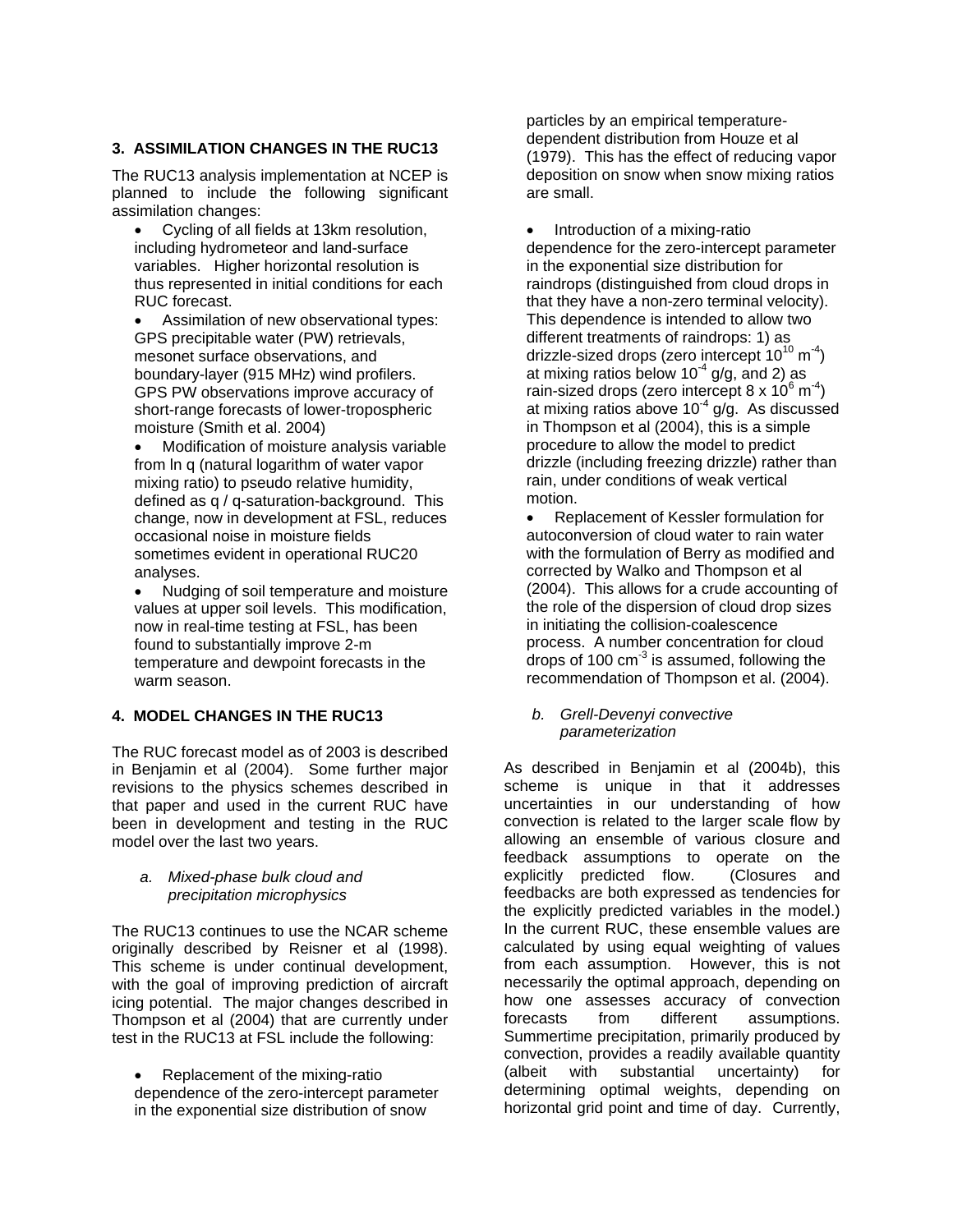summer 2004 forecasts are being analyzed in an initial attempt to examine the weighting of the ensemble members that will provide the most consistently superior precipitation forecasts. Once these weights are determined, they will be used in the parameterization, and it is expected that these optimized weights will be used in the version of the Grell-Devenyi scheme that becomes operational with the RUC13.

Also to be incorporated are minor changes, including one to prevent occasional unrealistic large negative tendencies of water vapor mixing ratio near the surface.

### *c. Other model changes*

Some modifications have been made to the digital filter initialization (DFI, see Benjamin et al. 2004a) used in the RUC model to be incorporated into the RUC13 operational system. These changes to the DFI result in improved moisture fields, w saturation present before DFI application at any 3-d grid point is set to also be present after the DFI.

Changes to the land-surface model will also be included to account for difference in saturation vapor pressure over ice versus water for frost and dew deposition. This modification eliminates a previous problem with excessive fog at night over snow cover.

# **5. 13-KM CONUS RUC FORECASTS**

The 13-km full CONUS domain version of the RUC model has been running in real time since fall 2003. Since April 2004, the RUC13 has been running with full 1-h cycling in a test at FSL, now allowing evolution of smaller-scale features at 13-km resolution.

Statistical verification of RUC13 forecasts has been performed against surface and precipitation observations, for which RUC13 forecasts are showing improved skill over those from 20-km RUC runs. These improvements appear to result from higher horizontal resolution giving more accurate detail for surface forecasts and more intensity for convective precipitation.

An example of a precipitation forecast from 28- 29 July 2004 is presented below (Fig. 3). Twelve-hour forecasts valid at 0000 UTC 29 July are shown for both the RUC13 and RUC20

(backup RUC run at FSL, very similar to the operational RUC20). The sharper definition of convective storm systems is evident with the 13 km RUC, typical of its behavior for warm-season precipitation. A radar summary valid at 2315 UTC is also provided in Fig. 3 (top) to allow subjective verification. The precipitation in the RUC13 is sharper than RUC20 overall, particularly for convective systems in northern Kansas and from southwestern Minnesota to the southeastern tip of South Dakota.

In addition to 13-km experiments, forecasts with a 10-km version of the RUC model over three different regional domains from 2000-2004 have been reliable, demonstrating the viability of the RUC isentropic/terrain-following coordinate down to 10-km resolution. A case study comparing 20-km and 10-km RUC forecasts (for a 36-h cyclogenesis event from February 2001) is provided in a recent journal paper describing the RUC model by Benjamin et al. (2004b). In this case study, the 10-km RUC model provided a superior forecast of mean sea-level pressure (MSLP) and precipitation, with a 36-h position error of about 50 km for the low-pressure center of an intense East Coast winter storm.

# **6. FUTURE WORK**

Testing of the 13-km version of the RUC will begin at NCEP this fall, in anticipation of an implementation in the first half of 2005. NCEP will coordinate with NOAA/FSL toward this testing and implementation.

The RUC13 is also being used in summer 2004 to provide experimental 48-h forecasts as part of a NOAA New England High-Resolution Temperature Project, in collaboration with NOAA/ETL, NOAA/NCEP, and NOAA/NSSL. A version of the WRF model (Smirnova et al. 2004) is also being run at FSL out to 48 h projection, initialized from the RUC13 cycle<br>(named the WRF-RUC). Similarly, 20km  $(named$  the WRF-RUC). versions of the RUC and WRF-RUC are also run out to 48-h forecasts as part of this same project. These WRF-RUC tests are part of FSL's testing and development toward the planned future use of the WRF model in a replacement of the current operational RUC.

Currently, implementation of the WRF model into the Rapid Update Cycle, replacing the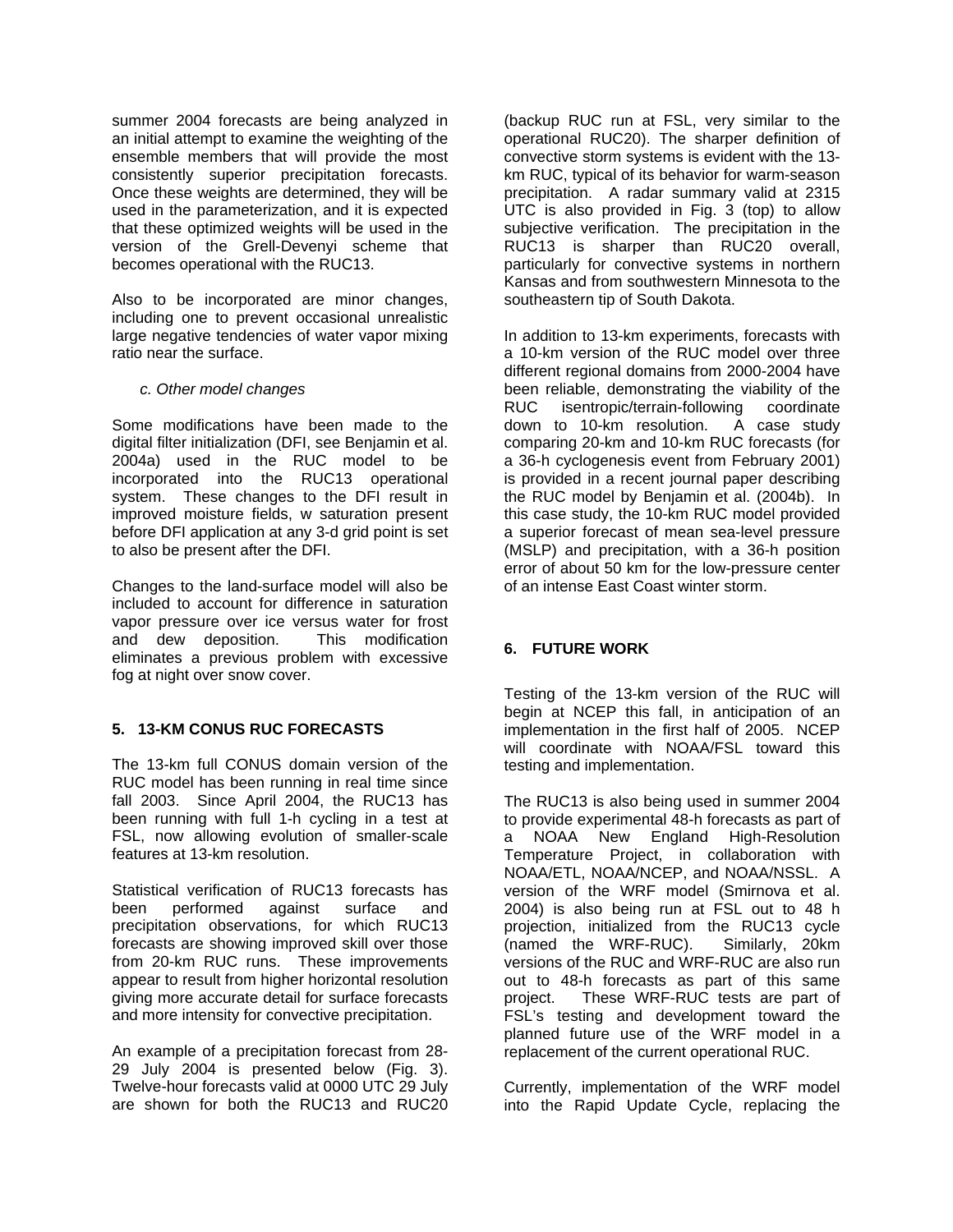current RUC hydrostatic model, is planned for early 2007. This version of the RUC with a WRF model component will be known as the Rapid Refresh cycle.

#### **7. ACKNOWLEDGMENTS**

We thank our colleagues at NOAA/FSL, Ed Tollerud and Nita Fullerton, for their reviews of this paper.

#### **8. REFERENCES**

- Benjamin, S.G., D. Devenyi, S.S. Weygandt, K.J. Brundage, J.M. Brown, G.A. Grell, D. Kim, B.E. Schwartz, T.G. Smirnova, T.L. Smith, and G.S. Manikin, 2004a: An hourly assimilation/forecast cycle: The RUC. *Mon. Wea. Rev.* ,**132**, 495-518.
- Benjamin, S.G., G.A. Grell, J.M. Brown, T.G. Smirnova, and R. Bleck, 2004b: Mesoscale weather prediction with the RUC hybrid isentropic / terrain-following coordinate model. *Mon. Wea. Rev.* ,**132**, 473-494.
- Dee, P.D., and A.M. Da Silva, 2003: The choice of variable for atmospheric moisture analysis. *Mon. Wea. Rev*., **131**, 155-171.
- Houze, R. A., P. V. Hobbs, P. H. Herzegh, and D. B. Parsons, 1979: Size distributions of precipitation particles in frontal clouds. *J. Atmos. Sci.*, **36**, 156-162.
- Reisner, J., R. M. Rasmussen, and R. T. Bruntjes, 1998: Explicit forecasting of supercooled liquid water in winter storms using the MM5 mesoscale model. *Quart. J. Roy. Meteor. Soc.*, **124**, 1071- 1107.
- Smirnova, T., J.M. Brown, and S.G. Benjamin, 2004: Preliminary results of WRF model performance as a step toward the NCEP Rapid Refresh cycle. 11<sup>th</sup> Conf. Aviation, Range, and Aerospace. AMS, October 2004, Hyannis, MA.
- Smith, T.L., S.G. Benjamin, S.I. Gutman, and S. Sahm, 2004: Ongoing assessment of GPS-IPW impact on RUC forecasts *Preprints 20th Conf. Wea. Anal. Forecasting.*, Seattle.
- Thompson, G., R. M. Rasmussen, and K. Manning, 2004: Explicit forecasts of winter precipitation using an improved bulk microphysics scheme. Part I: Description and sensitivity analysis. *Mon. Wea. Rev.*, **132**, 519-542.